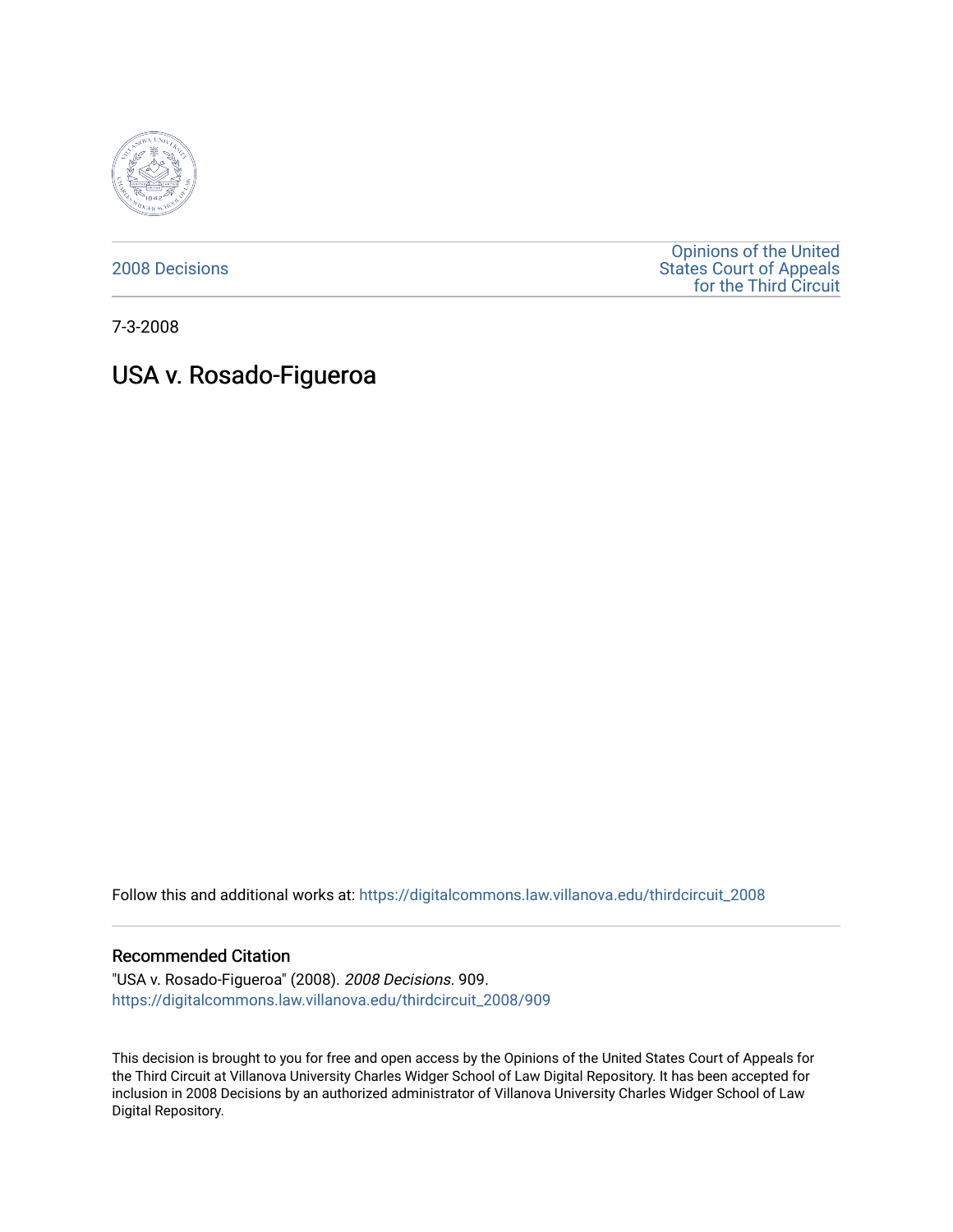### NOT PRECEDENTIAL

## UNITED STATES COURT OF APPEALS FOR THE THIRD CIRCUIT

No. 05-4873

 $\overline{a}$ 

 $\overline{a}$ 

## UNITED STATES OF AMERICA

v.

HECTOR ROSADO-FIGUEROA, Appellant

On Appeal from the United States District Court for the District of New Jersey (D.C. Crim. No. 04-cr-00595-6) District Judge: Hon. John C. Lifland

 $\overline{a}$ 

 $\overline{a}$ 

Submitted Under Third Circuit LAR 34.1(a) June 24, 2008

Before: SLOVITER, ROTH and BARRY, Circuit Judges

(Filed : July 3, 2008)

 $\overline{a}$ 

## OPINION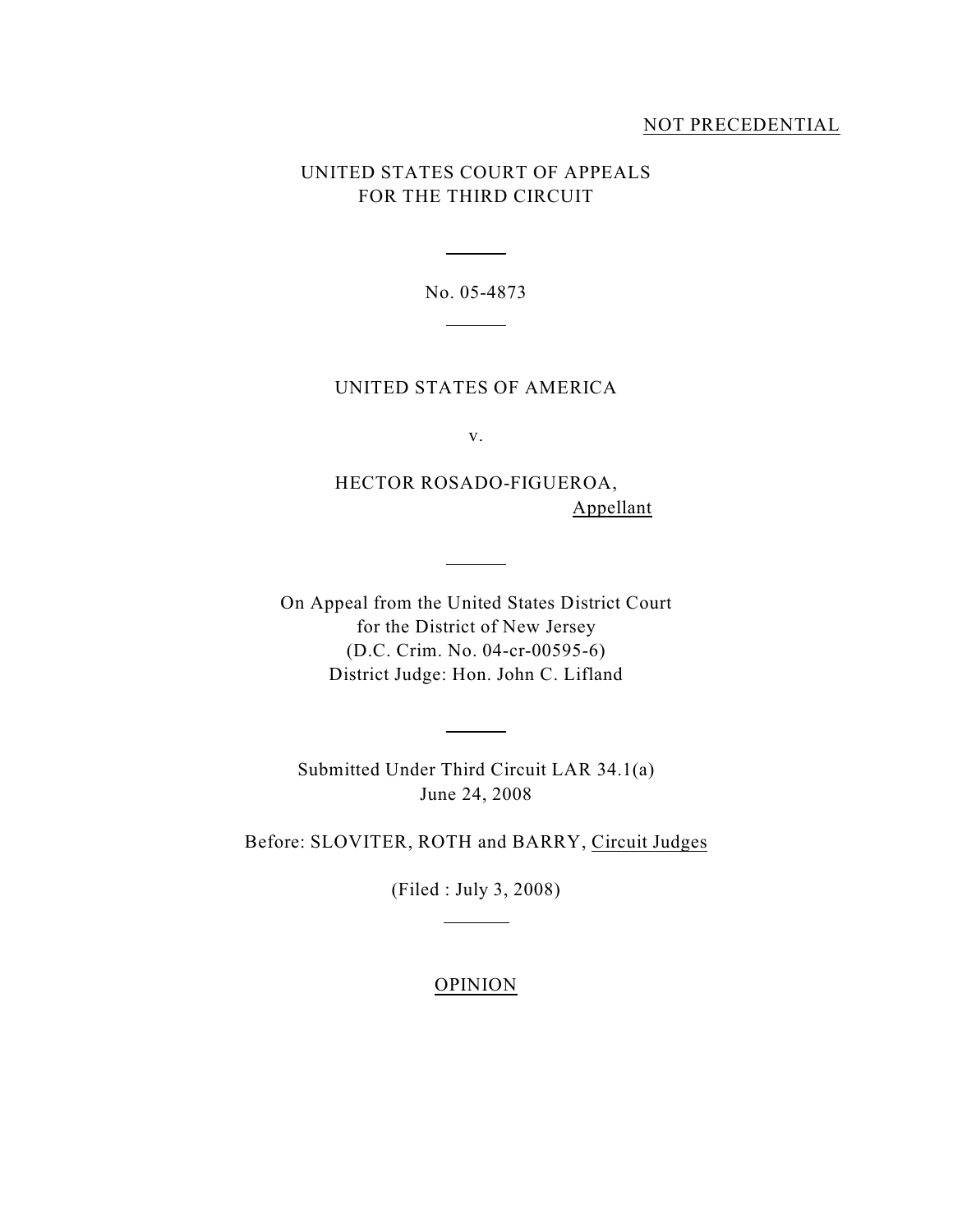#### SLOVITER, Circuit Judge.

Hector Rosado-Figueroa appeals the sentence imposed following his guilty plea to a drug distribution conspiracy charge. He argues that the District Court abused its discretion in denying him a three-point reduction in offense level for acceptance of responsibility and timely notification of intention to plead guilty. For the following reasons, we will affirm the sentence.

#### **I.**

On May 10, 2005, Rosado-Figueroa pled guilty to conspiring to distribute more than fifty kilograms of cocaine, in violation of 21 U.S.C. § 846. During the hearing at which Rosado-Figueroa entered his guilty plea, he participated in a colloquy with the Assistant U.S. Attorney. Rosado-Figueroa admitted to driving with two men to a parking lot in Philadelphia on August 13, 2004 and meeting up with three additional men to arrange a transfer of cocaine. Rosado-Figueroa stated that these men then followed him to a particular apartment in Philadelphia, where they entered the apartment and soon exited with three boxes containing cocaine, loading them into a pickup truck. Rosado-Figueroa admitted that he knew that these boxes contained cocaine. The government measured approximately sixty-five kilograms of cocaine in the boxes.

Rosado-Figueroa's plea agreement with the government contained a stipulation that "[a]s of the date of this letter," he qualified for a two-level downward adjustment for acceptance of responsibility and that he would also be eligible for a one-level downward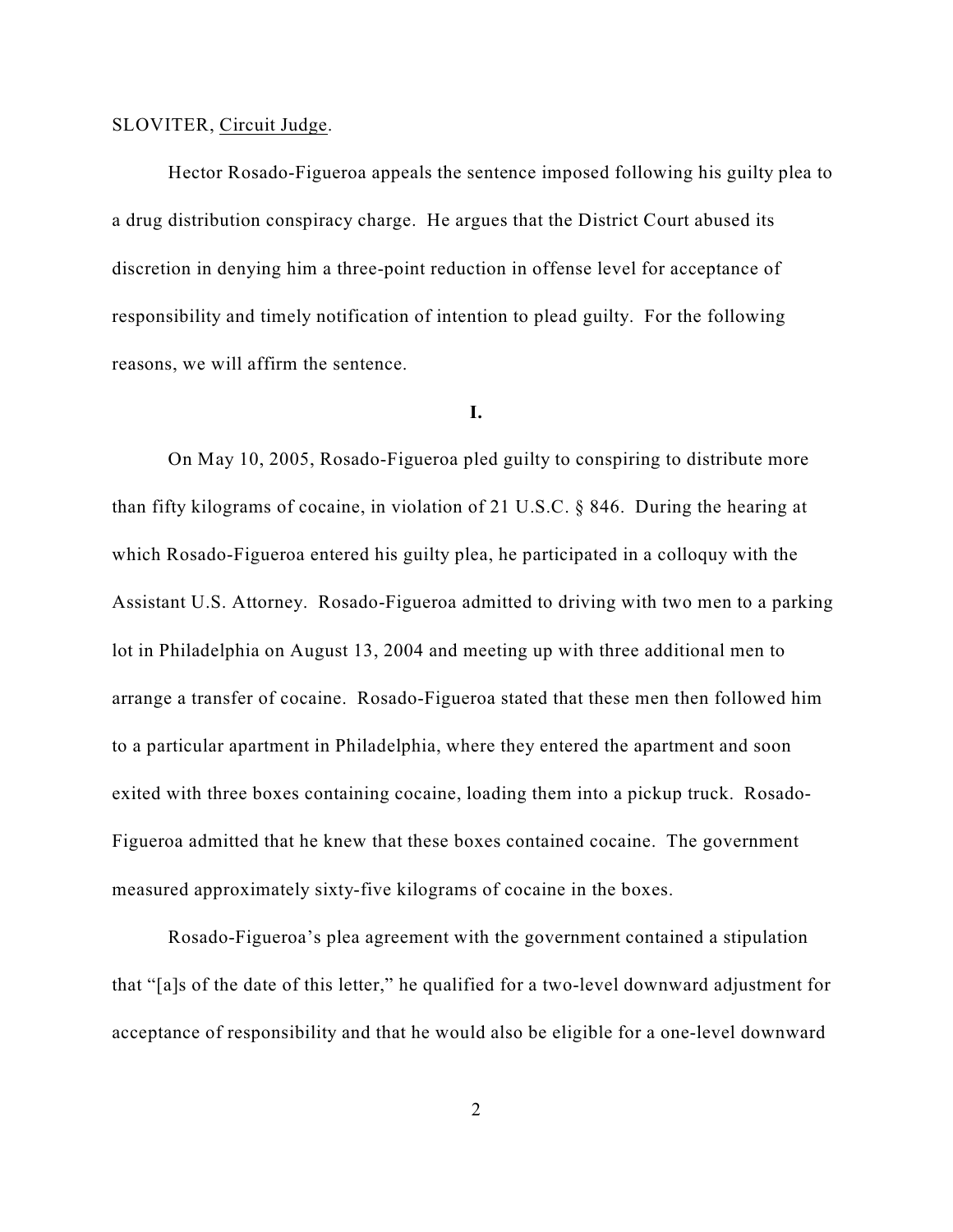adjustment for timely notification of intention to plead guilty pursuant to U.S.S.G. § 3E1.1 if his offense level was sixteen or greater. Supp. App. at 6. However, at the sentencing hearing, the government challenged the three-level adjustment because, it claimed, Rosado-Figueroa had given a "patently false" statement to the Probation Office that was contained in the Pre-Sentence Report ("PSR"). App. at 22.

The PSR contained statements by Rosado-Figueroa that tended to diminish his role in the drug distribution conspiracy in support of his subsequently withdrawn request for a downward adjustment for being a minor participant. For example, Rosado-Figueroa told the Probation Office that he came to Philadelphia from Puerto Rico to attempt to reconcile with his wife, who had moved to Philadelphia, that he did not know the other people involved in the conspiracy, and that he was given the boxes by a garage owner he was acquainted with named Jose. Rosado-Figueroa stated that Jose arranged the meeting with the other defendants, and that he had not received any money, but was expecting to receive payment from Jose later. Finally, the PSR related that Rosado-Figueroa said that "he was not sure what type of drugs the boxes contained, but was sure they contained an illegal substance." PSR ¶ 32. Rosado-Figueroa expressed remorse and apologized for his actions.

In its objection to the PSR and at the sentencing hearing, the government argued that Rosado-Figueroa was no longer entitled to the downward adjustment because the information he provided to the Probation Office conflicted with evidence presented at the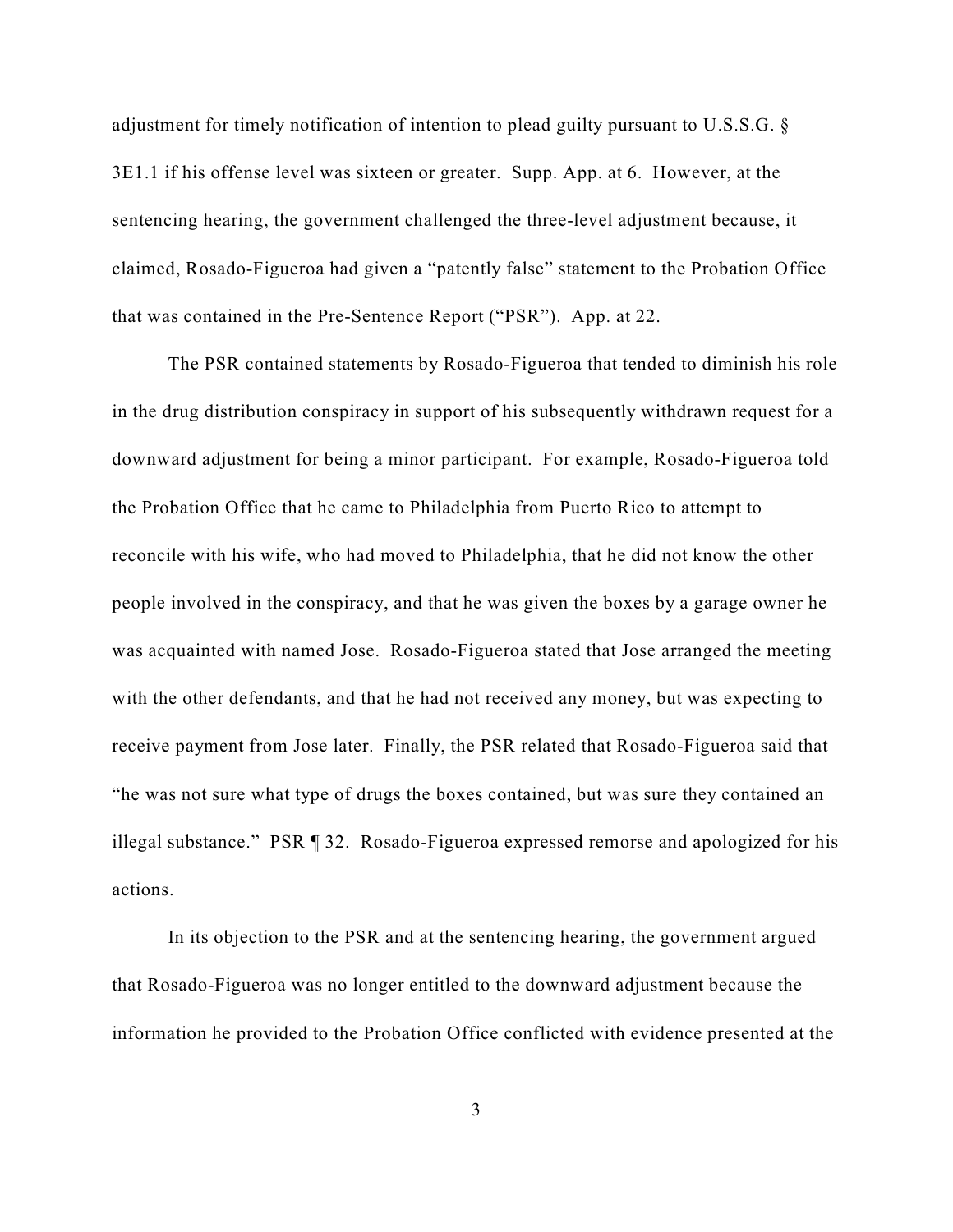trial of Rosado-Figueroa's co-defendant, Orlando Cardona-Rosario, over which the same District Judge had presided. The District Court ultimately denied the departure, finding that Rosado-Figueroa "has told a story[] which is so inconsistent with the evidence adduced at trial, which I credit," and that Rosado-Figueroa made "false denials of relevant conduct . . . ." App. at 35.

The District Court noted the evidence that there were more than forty telephone calls from August 11 through August 13, 2004 between a cell phone in Rosado-Figueroa's possession which was activated in Puerto Rico on August 6, 2004 and a cell phone found in co-defendant Cardona-Rosario's possession. This undermined Rosado-Figueroa's contention he did not know Cardona-Rosario. The court also found that Rosado-Figueroa's statement that he had come to Philadelphia to reconcile with his wife was suspect in light of the fact that his driver's license listed the Philadelphia apartment as his address. Contradicting Rosado-Figueroa's contention that "Jose" had given him the boxes, the court noted that he had a receipt for the purchase of the boxes that were used to hold the cocaine. Therefore, the court concluded by a preponderance of the evidence that Rosado-Figueroa was not telling the truth and was not entitled to a downward departure for acceptance of responsibility.

Before sentencing Rosado-Figueroa, the District Court offered him an opportunity to change his story, but Rosado-Figueroa again denied making the phone calls, and maintained that he received the cocaine boxes from Jose. The District Court then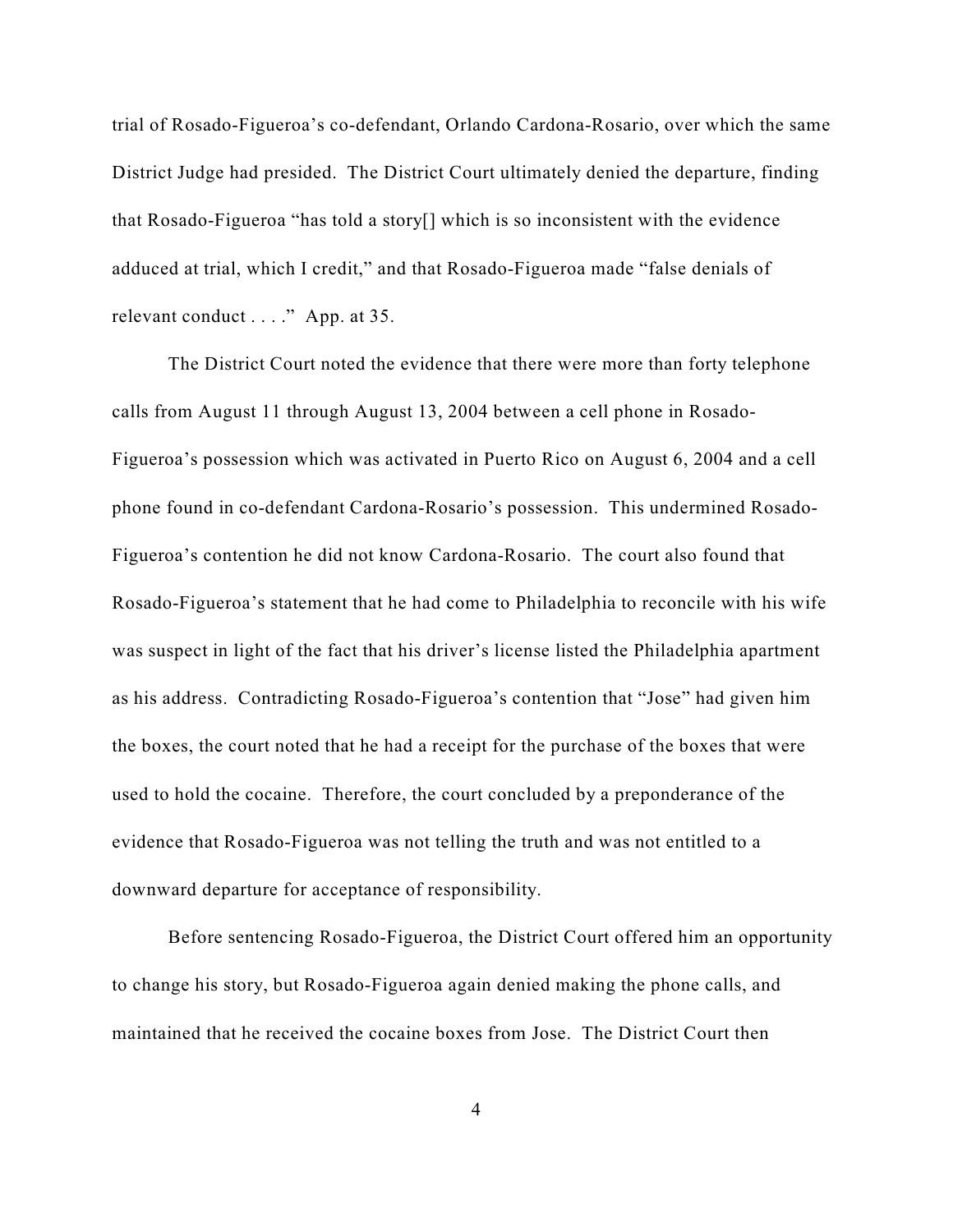concluded "that the requirements of acceptance of responsibility have not been met," denied the downward departure, and sentenced Rosado-Figueroa to 188 months imprisonment. App. at 47-48.

#### **II.**

A defendant seeking an offense level reduction for acceptance of responsibility has the burden of establishing that he or she is entitled to the reduction by a preponderance of the evidence. United States v. Boone, 279 F.3d 163, 193 (3d Cir. 2002). A district court's factual determination regarding acceptance of responsibility is reviewed for clear error. Id. "The district court's denial of the reduction is entitled to 'great deference' because '[t]he sentencing judge is in a unique position to evaluate a defendant's acceptance of responsibility.'" Id. (quoting U.S.S.G. § 3E1.1 cmt. n.5).

The Sentencing Guidelines provide for a two-level decrease in the offense level if the defendant "clearly demonstrates acceptance of responsibility for his offense . . . ." U.S.S.G. § 3E1.1(a). An additional one-level decrease for timely notification of intention to plead guilty may be applied if the defendant qualifies for the acceptance of responsibility reduction, has an offense level of sixteen or greater, and the government moves for this reduction. U.S.S.G. § 3E1.1(b). The application notes for § 3E1.1 provide that pleading guilty prior to trial "combined with truthfully admitting the conduct comprising the offense of conviction, and truthfully admitting or not falsely denying any additional relevant conduct . . . will constitute significant evidence of acceptance of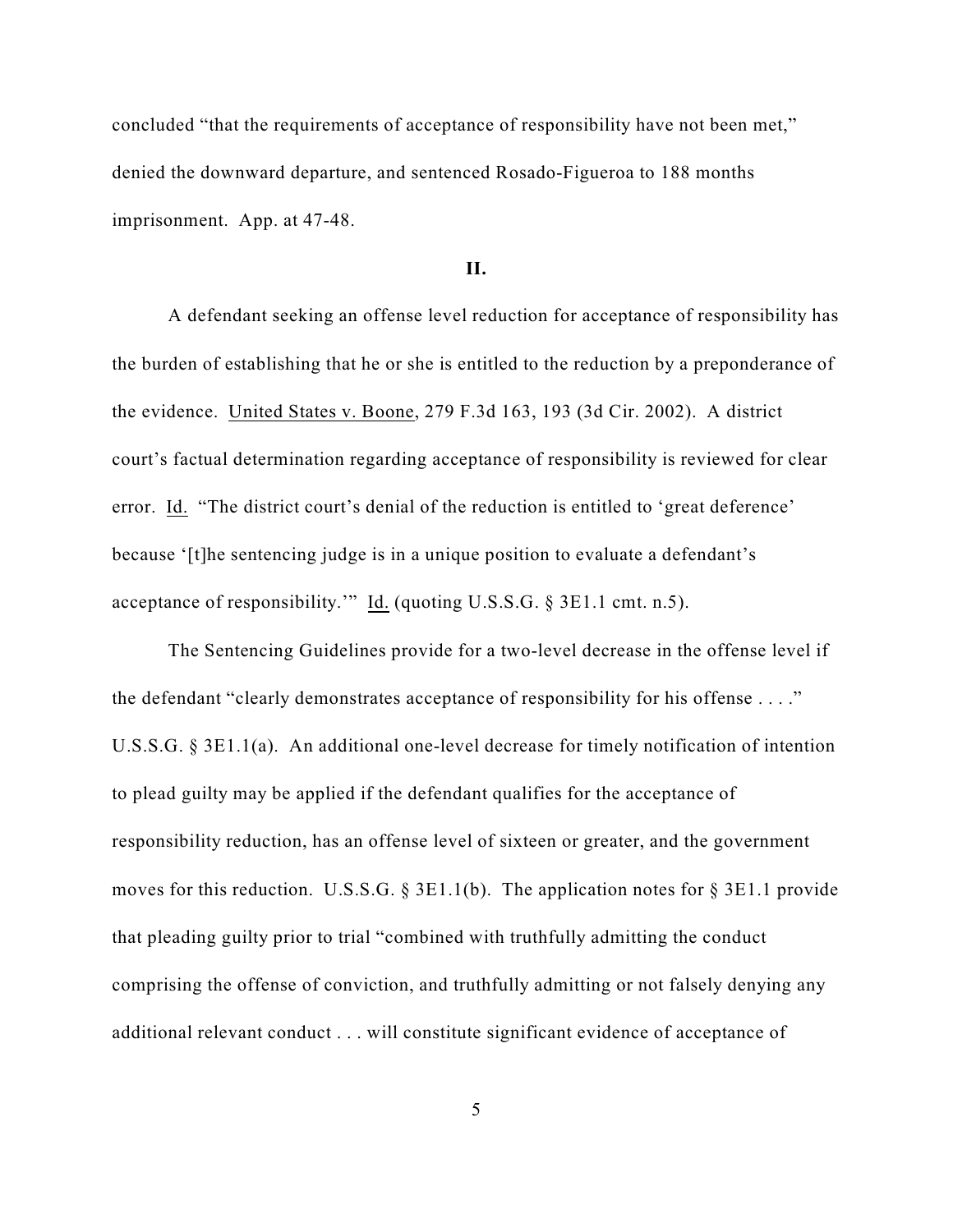responsibility . . . ." U.S.S.G. § 3E1.1 cmt. n.3. "[A] plea of guilty is not dispositive as to the defendant's acceptance of responsibility," United States v. Singh, 923 F.2d 1039, 1043 (3d Cir. 1991), and entering a guilty plea does not entitle a defendant to an adjustment as a matter of right, U.S.S.G. § 3E1.1 cmt. n.3.

The discrepancies noted by the District Court constitute, if anything, "relevant conduct," as defined by reference to U.S.S.G. § 1B1.3, which includes, in part, "all acts and omissions committed, aided, abetted, counseled, commanded, induced, procured, or willfully caused by the defendant . . . ." U.S.S.G. § 1B1.3(a)(1)(A). The discrepancies at issue, specifically Rosado-Figueroa's ownership and use of the cell phone, his reasons for being in Philadelphia, and the purchase of the cardboard boxes, are all directly related to his level of participation in the drug distribution conspiracy.

The District Court, presiding over both Rosado-Figueroa's sentencing hearing and Cardona-Rosario's trial, was in the best position to determine whether Rosado-Figueroa was being truthful, and if not, to what extent this affected a full acceptance of responsibility for the crime. The District Court clearly set forth its findings and provided ample explanation for its conclusion that Rosado-Figueroa was not being truthful and therefore had not met his burden of showing acceptance of responsibility. "[W]hen a defendant denies relevant conduct that the district court subsequently determines to be true, a district court may properly deny a downward adjustment for acceptance of responsibility." United States v. Irvin, 369 F.3d 284, 288 (3d Cir. 2004).

6